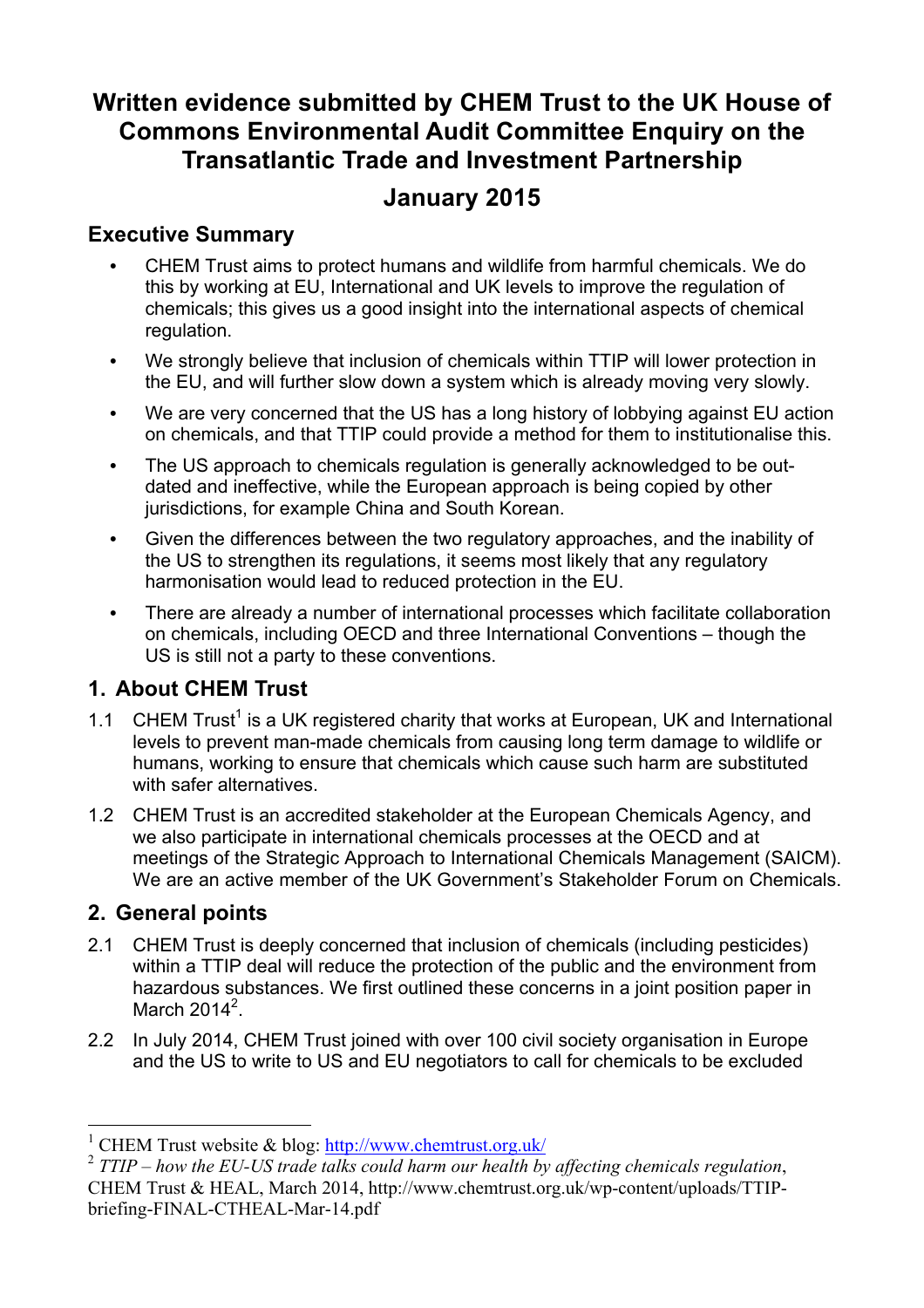from TTIP<sup>3</sup>. We have also criticised proposals for increased regulatory co-operation between the EU and US on Endocrine Disrupting Chemicals<sup>4</sup>.

2.3 Our concerns can be split into four main categories: the history of US lobbying against regulatory action on chemicals by the EU; the substantial differences between the EU and US approaches (with the US approach being much weaker in general), the likelihood that regulatory convergence would, in time, reduce protection in the EU rather than increase protection in the US, and the fact there are already mechanisms for international collaboration on chemicals management.

### **3. The history of US lobbying against regulatory action on chemicals**

- 3.1 There is a long history of US administrations often at high level lobbying against new European regulation of chemicals.
- 3.2 The best documented case of this lobbying took place as the EU was developing its REACH system for chemical regulation. As described in depth in a report prepared for Representative Henry Waxman in 2004<sup>5</sup>, the US administration, in collaboration with the chemical industry, organised a pan-European lobbying effort in order build opposition to REACH. For example, they worked together in order to "*get to the Swedes and Finns and neutralize their environmental arguments*". In another example, then Secretary of State Colin Powell sent a cable to US embassies around the world to ask them to talk to non-EU governments, using incorrect impact figures from a US Chemical Industry study.
- 3.3 The persistency of the US lobbying against many aspects of REACH is clearly stated in the US Trade Representative's report for 2014<sup>6</sup> . This states that "*Concerns regarding REACH have been raised at every WTO TBT Committee meeting since 2003 by the United States*", including "*that aspects of REACH are discriminatory, lack a legitimate rationale, and pose unnecessary obstacles to trade.*"

#### **4. There are substantial differences between US and EU chemicals management approaches**

4.1 Over the last 15 years the European Union (EU) has begun to implement relatively stronger and more systematic policies. These provide a framework for replacing hazardous chemicals with safer, more innovative solutions (under REACH) as well as encourages new solutions for agricultural practices with less pesticides in the context of the sustainable use directive. Many EU businesses have therefore successfully developed new approaches to chemicals management<sup>7</sup>. In contrast, the US federal chemical regulatory system, the Toxic Substances Control Act (TSCA) dates from

 <sup>3</sup> *CHEM Trust joins with >100 US and EU NGOs asking for chemicals to be removed from TTIP*, July 2014, http://www.chemtrust.org.uk/chem-trust-joins-with-100-us-and-eu-ngos-asking-forchemicals-to-be-removed-from-ttip/

<sup>4</sup> *TTIP or not, EU-US co-operation on Endocrine Disrupting Chemicals is likely to lead to delay*, September 2014, http://www.chemtrust.org.uk/eu-us-co-operation-on-endocrine-disruptingchemicals-likely-to-lead-to-delay/

<sup>5</sup> *A Special Interest Case Study: The Chemical Industry, the Bush administration, and European efforts to regulate chemicals*, US House of Representatives, April 1<sup>st</sup> 2004. http://safecosmetics.org/downloads/Waxman-report\_2004.pdf

<sup>6</sup> *2014 REPORT ON TECHNICAL BARRIERS TO TRADE,* USTR,

http://www.ustr.gov/sites/default/files/2014%20TBT%20Report.pdf

<sup>7</sup> *ECHA Newsletter: Substitution & Innovation*, April 2014,

http://newsletter.echa.europa.eu/documents/6362380/21743968/newsletter\_2014\_issue\_2\_april\_en. pdf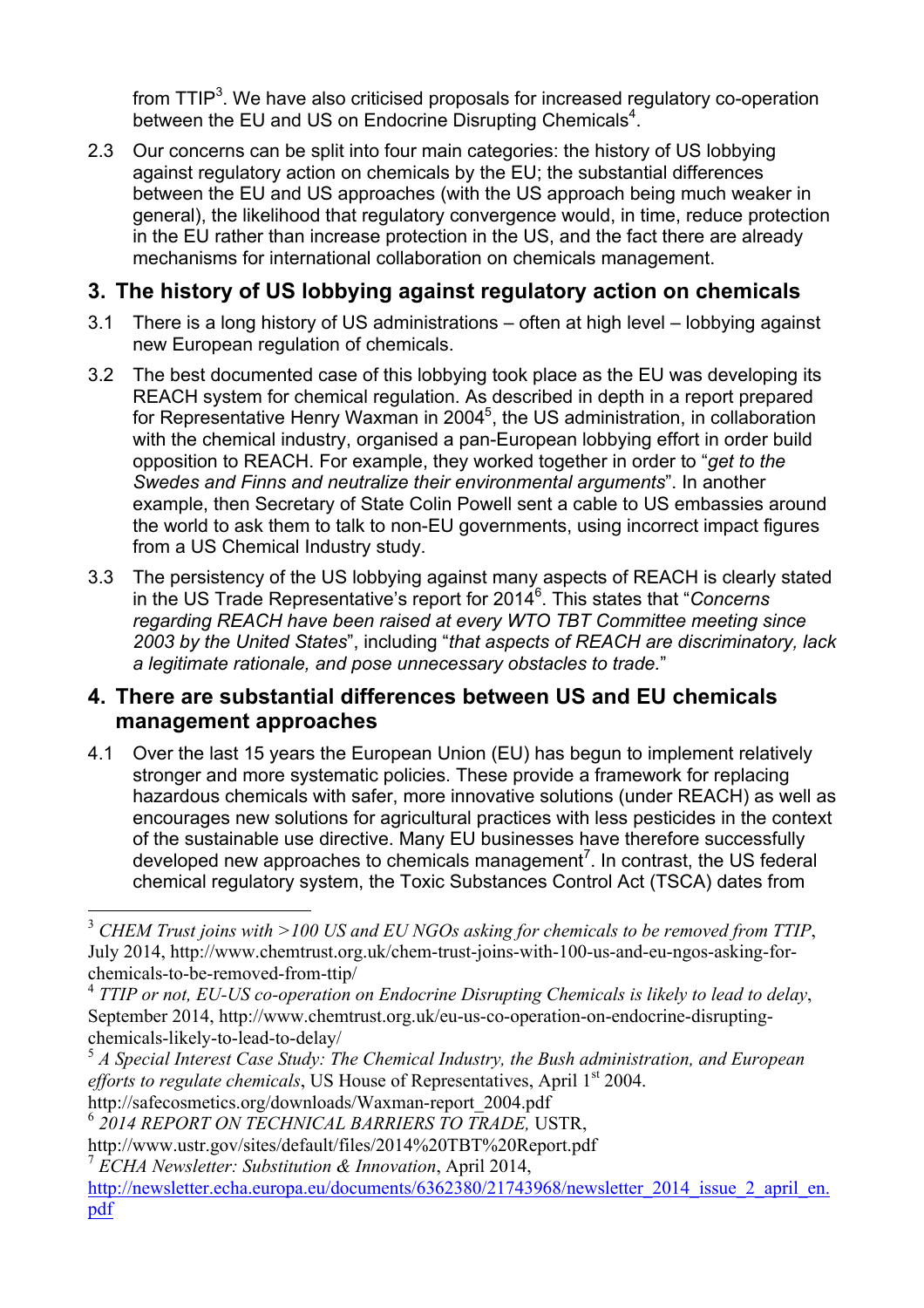1976 and very few chemicals have been regulated in the nearly 40 years since it came into force<sup>8</sup>.

- 4.2 A number of jurisdictions around the world are developing new chemicals regulatory processes inspired by the EU's REACH system, including the reformed Chinese Chemical Law and Korea's new "K-REACH"<sup>9</sup>. It is clear that the REACH-type approach is the future of global chemicals regulation, not TSCA.
- 4.3 The report "Toxic partnership" from March 2014 written by the Center of International Environmental Law (CIEL) and ClientEarth<sup>10</sup> analysed the proposals for TTIP made by the EU and US chemical industries. This report's view of the CEFIC and ACC proposal is that: "*There is not a single idea in this proposal that could increase efficiency of trade between the two blocs, nor reduce costs to governments. Instead, it would create additional committees at further cost to the taxpayers and interject new barriers to necessary regulation at all levels of government that would reduce regulatory efficiency and efficacy*." Analysis of leaked EU proposals by civil society<sup>11</sup> has found that these deeply problematic industry proposals are being adopted by EU TTIP negotiators. This is public knowledge only because secret documents were leaked.
- 4.4 Regarding pesticides, a recent CIEL report analysed the differences in the EU and US regulatory systems, including a table of 82 pesticides which are banned in the EU but not in the  $US<sup>12</sup>$ . The concerns regarding lowering the standards of protection seem to be well justified as revealed by the EU's negotiating position on food safety and animal and plant health proposal made public in January 2015  $^{13}$ . The EU proposes that pesticide residue limits set by the UN's Codex Alimentarius Commission should be the default that applies between the EU and the US. These limits, which frequently allow more pesticides in food than levels set by the EU, will apply unless the importer files a "reservation" with the Codex Alimentarius Commission $14$ .
- 4.5 A study for the European Parliament's Environment Committee examined potential impacts from TTIP on policy areas relevant to the committee  $15$ . On chemicals in

 <sup>8</sup> *Observations on Improving the Toxic Substances Control Act*, Statement by John Stephenson, Director Natural Resources and Environment, Government Accountability Office, December 2009 http://www.chemicalspolicy.org/downloads/GAO-10-292T.pdf

<sup>9</sup> *Comparison of REACH, K-REACH and China Reach*, Chemical Watch

http://chemicalwatch.com/K-REACH-questions-download

<sup>10</sup> *Toxic partnership: A critique of the ACC-CEFIC proposal for trans-Atlantic cooperation on chemicals*, CIEL, March 2014

http://www.ciel.org/Publications/ToxicPartnership\_Mar2014.pdf

<sup>&</sup>lt;sup>11</sup> *Toxic Partnership Revealed*, CIEL, Climate Earth and NRDC, October 2014

http://ciel.org/Publications/TTIP\_Leaked\_29Sep2014.pdf

<sup>12</sup> *Lowest Common Denominator: How the proposed EU-US trade deal threatens to lower standards of protection from toxic pesticides*, CIEL, January 2015 http://ciel.org/Publications/LCD\_TTIP\_Jan2015.pdf

<sup>&</sup>lt;sup>13</sup> TEXTUAL PROPOSAL: SANITARY AND PHYTOSANITARY MEASURES (SPS), European Commission, January 2015

http://trade.ec.europa.eu/doclib/docs/2015/january/tradoc\_153026.pdf

<sup>14</sup> *EU wants new approach on pesticide residues in TTIP*, ENDS Europe, January 2014 http://www.endseurope.com/38607/eu-wants-new-approach-on-pesticide-residues-in-ttip

<sup>&</sup>lt;sup>15</sup> *ENVI relevant legislative areas of the EU-US Trade and Investment Partnership (TTIP)* 

*Negotiations*, November 2014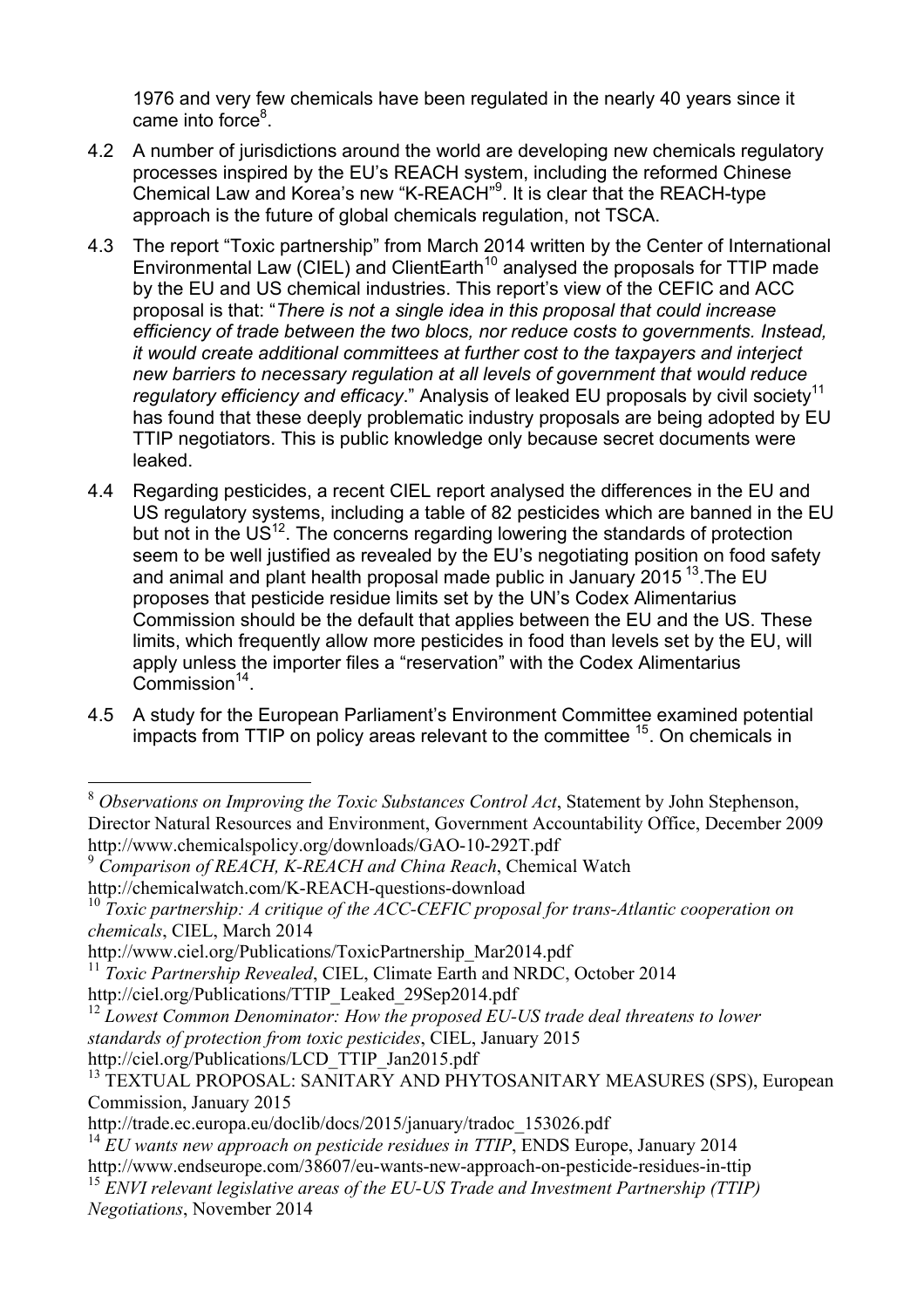cosmetics, for example, it found that in the EU more than 1,300 ingredients are banned whereas in the US less than twenty ingredients are prohibited.

#### **5. The likelihood that regulatory convergence will damage progress on EU regulation rather than increasing the stringency of the US chemicals regulation**

- 5.1 A recent report for the European Parliament<sup>16</sup> highlighted that "*If regulatory convergence were to level the playing field, there would be a risk of downward harmonisation. While consequences in terms of food safety and consumer protection should not be overestimated, this could lead to major changes in EU legislation, which may undermine the traditional EU precaution and risk management policy on which the current regulatory framework is based.*"
- 5.2 This is to a large extent connected to the proposed enhanced regulatory cooperation mechanisms "*due to its potentially significant chilling effect on the regulation of toxic chemicals, greenhouse gases, and other public health and environmental threats.*" This and other specific aspects under discussion are described in more detail in an important analysis of the EU position on chemicals and TTIP by CIEL and ClientEarth from July 2014 "*Toward a toxic partnership*" 17.
- 5.3 Though there are currently US bills under discussion reforming US chemical regulation, they bear "*no meaningful resemblance to*" relevant EU laws, and "*the 'priority' chemicals between the U.S. and EU are almost completely incompatible, so the trade blocks don't really agree on what are chemicals of concern. Part of that is a reflection of just how far the U.S. is behind the EU in taking action on chemicals*" – according to CIEL's Baskut Tuncak.<sup>18</sup>
- 5.4 The lack of progress on improving chemical regulation in the US may be due to the strong influence of business lobbying in the US political system. Academic research examining decision making in the US has found that that "*economic elites and organized groups representing business interests have substantial independent impacts on U.S. government policy, while average citizens and mass-based interest groups have little or no independent influence*".19
- 5.5 Up to now, the US government hasn't revealed any meaningful information on its TTIP negotiating position. However, the US government has repeatedly made clear that they disagree with the EU's approach for protecting the public from toxic chemicals, including the presumption against the use of carcinogens, hormone (endocrine) disrupting chemicals, and other chemicals of concern; and that these

http://www.europarl.europa.eu/RegData/etudes/STUD/2014/536293/IPOL\_STU(2014)536293\_EN. pdf

<sup>16</sup> *Risks and opportunities for the AGRI-Food sector in a possible EU-US trade agreement*, 2014 http://www.europarl.europa.eu/RegData/etudes/STUD/2014/514007/AGRI\_IPOL\_STU(2014)5140 07\_EN.pdf

<sup>17</sup> *Toward a Toxic Partnership: A critique of the EU position on chemicals under the Trans-Atlantic Trade and Investment Partnership (TTIP) Agreement with the US*

http://www.clientearth.org/reports/10714-response-to-eu-position-paper.pdf

<sup>18</sup> *Leaked: US And EU Chemical Lobbies Fighting To "Freeze" Industry Regulation* http://www.mintpressnews.com/leaked-us-and-eu-chemical-lobbies-fighting-to-freeze-industryregulation/186655/

- <sup>19</sup> Gilens, M., & Page, B. I. (2014). *Testing Theories of American Politics: Elites, Interest Groups, and Average Citizens*. *Perspect. polit.*, *12*(03), 564-581
- http://www.journals.cambridge.org/abstract\_S1537592714001595

 $\overline{a}$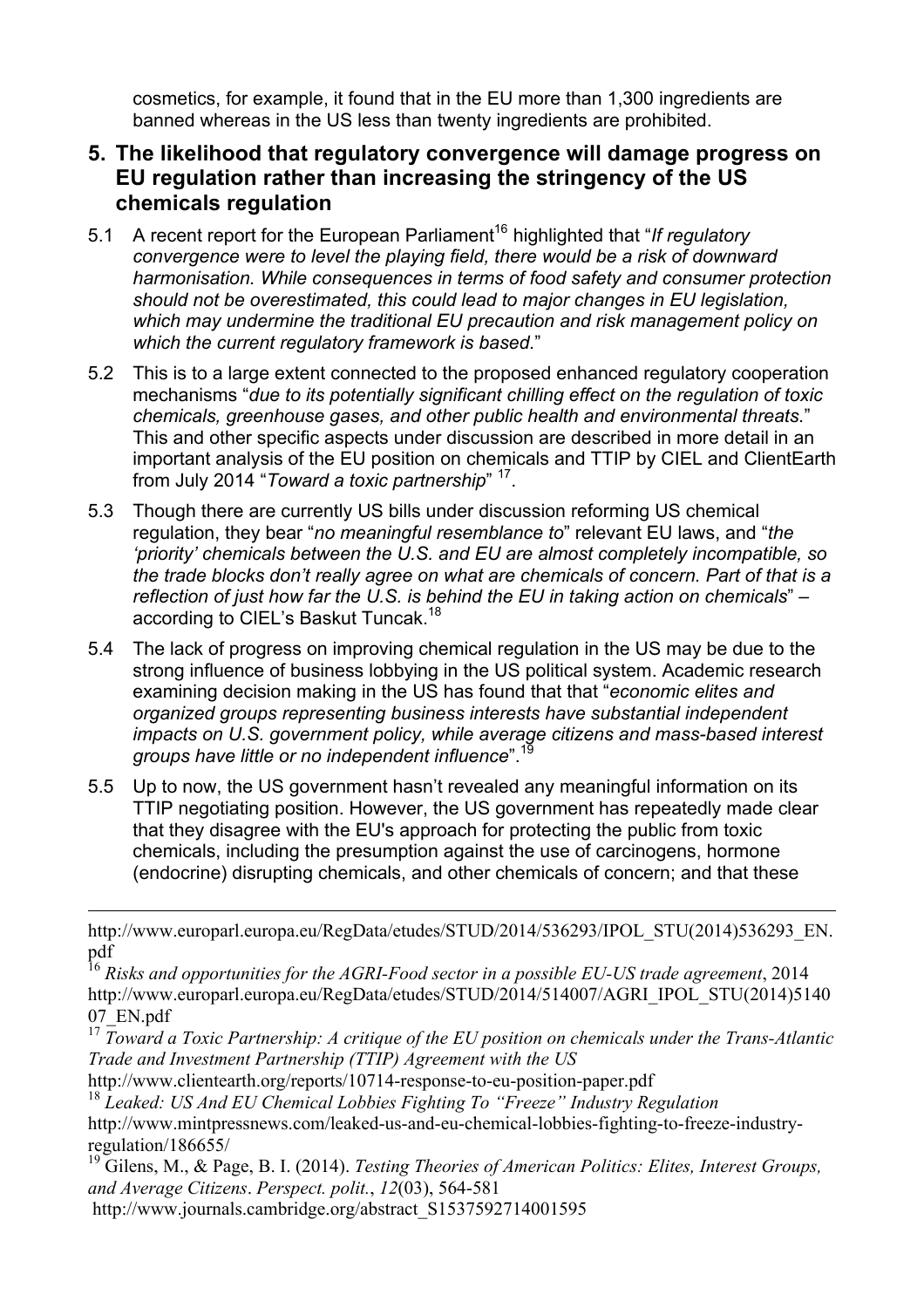measures constitute a trade barrier (see also 3.3). This does not sound like the right basis for increasing European protection levels.

#### **6. There are already mechanisms for international collaboration on chemicals regulation**

- 6.1 TTIP is not needed to enable international collaboration on chemical safety, as a range of other international processes already exist. There is a risk of duplication and inefficiency, further decelerating already slow international processes.
- 6.2 The OECD has a range of work underway on Chemical safety  $20$ , including past or on-going work on all major activities proposed by industry on chemicals under TTIP, including an advisory group on Endocrine Disrupters Testing and Assessment.
- 6.3 UNEP has a chemicals branch<sup>21</sup>, which "works to protect humans and the environment from adverse effects caused by chemicals throughout their lifecycle, and hazardous waste. It is the focal point of UNEP activities on chemicals issues and the main catalytic force in the UN system for concerted global action on the environmentally sound management of hazardous chemicals."
- 6.4 There are a number of international conventions on chemicals Basel<sup>22</sup>, Rotterdam<sup>23</sup> and Stockholm<sup>24</sup>, controlling trans-boundary movement of hazardous waste, trade in hazardous chemicals and persistent organic pollutants respectively. The EU is a party to these conventions and their requirements have been incorporated in EU law. The USA is not a party to any of these conventions; if they wish to improve international collaboration on chemicals management, may be they should start here.
- 6.5 The Strategic Approach to International Chemicals Management<sup>25</sup> is a global policy framework to foster sound management of chemicals.

### **7. Other general points on the content and negotiations for TTIP**

- 7.1 CHEM Trust is very concerned at the proposal to grant investors rights for compensation claims through Investor-State Dispute Settlement (ISDS). Similar provisions in other trade and investment agreements have already enabled corporations to demand revision and/or compensation for lost profits from stronger public health and environmental measures. Examples can be found in an overview provided by Corporate Europe Observatory.<sup>26</sup>
- 7.2 The European Ombudsman continues to raise concerns about the secrecy of the TTIP negotiations, and on  $7<sup>th</sup>$  January 2015 called for greater transparency, and pointed out the continuing lack of openness from the  $USA^{27}$ . We share the concerns

 <sup>20</sup> *Chemical Safety and Biosafety*, OECD, http://www.oecd.org/chemicalsafety/

<sup>21</sup> *UNEP Chemicals branch,* http://www.chem.unep.ch

<sup>22</sup> http://www.basel.int/TheConvention/Overview/tabid/1271/Default.aspx

<sup>&</sup>lt;sup>23</sup> http://www.pic.int/TheConvention/Overview/tabid/1044/language/en-US/Default.aspx

<sup>&</sup>lt;sup>24</sup> http://chm.pops.int/TheConvention/Overview/tabid/3351/Default.aspx

<sup>25</sup> *Strategic Approach to International Chemicals Management*, http://www.saicm.org

<sup>26</sup> *A Transatlantic Corporate Bill of Rights: Investor privileges in EU US trade deal threaten public interest and democracy*, Corporate Europe Observatory/Trans National Institute / Seattle to Brussels Network, October 2013

http://corporateeurope.org/trade/2013/06/transatlantic-corporate-bill-rights

<sup>27</sup> *"Further steps to increase TTIP transparency necessary"*, European Ombudsman, January 2015 http://www.ombudsman.europa.eu/press/release.faces/en/58669/html.bookmark